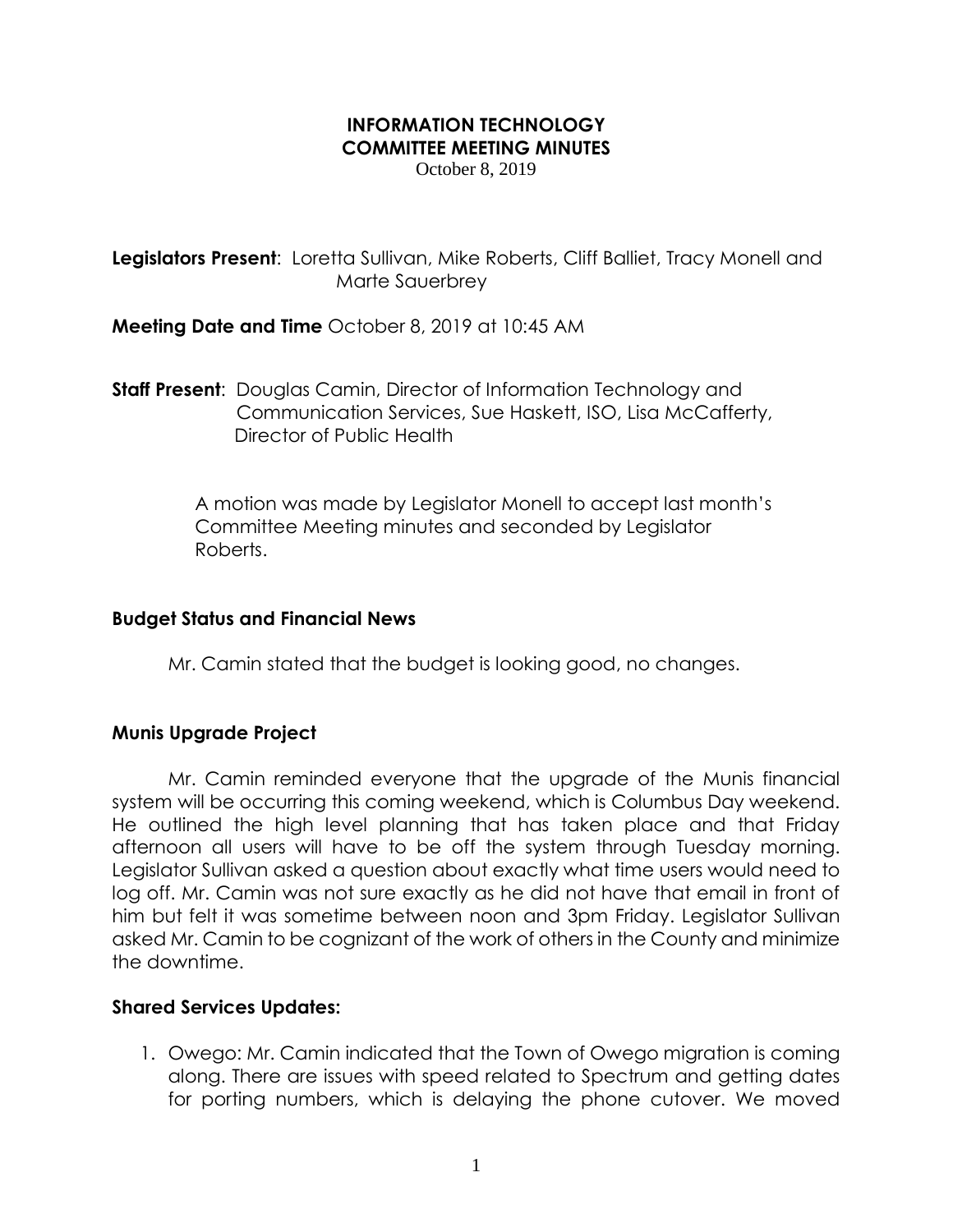Owego to use the County's Internet services the prior week, and will be moving them onto our network hardware in the near future.

2. Waverly \ Barton: We are still waiting for construction on Southern Tier Network to these two locations. Barton is expected to be completed first.

# **Information Security Officer:**

Mrs. Haskett updated Legislators on her efforts to inform the County user base about phishing emails. She also intends to attend the NYSLGITDA conference coming up next week to hear presentations on the NY SHIELD act, auditing and PCI compliance.

# **Open Discussion:**

- **1.** Mr. Camin had the following updates on miscellaneous projects:
	- **a.** Spam filter: A new spam filter was put in place about three weeks ago. This solution appears to be working as expected and offers an improvement in the email encryption routines. It will also save approximately \$2.5K in cost annually.
	- **b.** Cybersecurity Grant: Tioga County was not awarded a cybersecurity grant this year.
	- **c.** NYSLGITDA Conference: Mr. Camin and Mr. Griffin, Deputy Director, will be attending the NYS IT Directors conference this week in Watkins Glen. Mr. Camin is the Vice President of NYSLGITDA and acts as session planner and emcee for the event.
	- **d.** Awad's office: George Awad's office has now been connected to the County's network via fiber put up by Plexicomm. Mr. Camin is continuing to work with Plexicomm to finish the project to replace fiber between County buildings.
	- **e.** Courthouse Fiber: The District Attorney's office put in a request to extend the County's network into the courthouse building. Upon investigation we found a 12 strand single mode fiber line in a 6 inch underground conduit between the courthouse as the court annex building. 2 strands are used by New York State. Mr. Camin will seek to use a pair of unused strands to extend the County's network. If needed, an addition fiber optic line can be pulled through the conduit.
	- **f.** Empire Access: Mr. Camin had a productive meeting with Empire Access regarding their future plans in Tioga County. Empire Access will be likely to seek usage of the County's POP.
	- **g.** Southern Tier Network: Mr. Camin and Mr. Griffin had a meeting with the CEO of STN the prior week. They were discussing new initiatives STN is pursuing, including a specific effort to try to finish reaching more rural residents with a hybrid service model similar to the